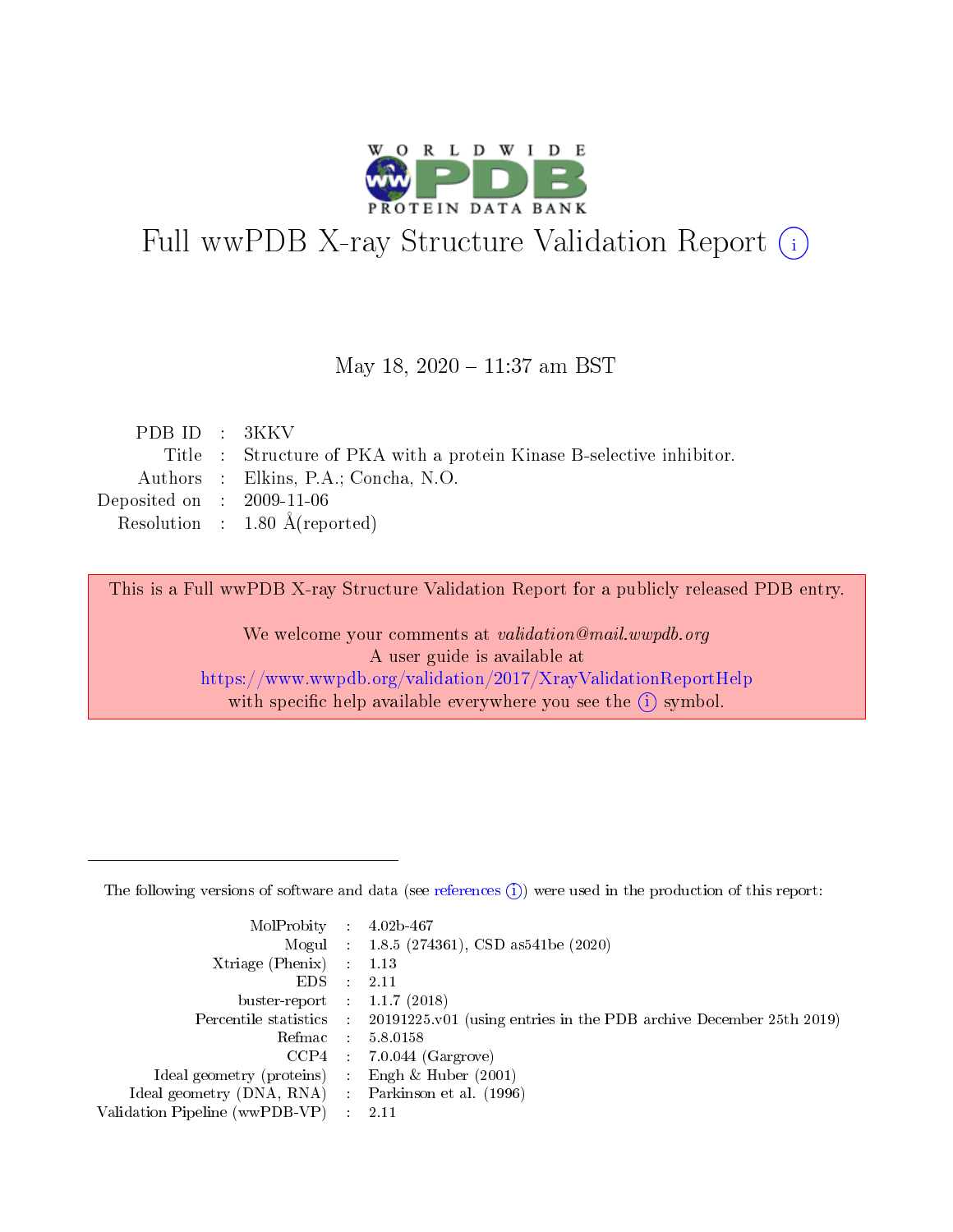# 1 [O](https://www.wwpdb.org/validation/2017/XrayValidationReportHelp#overall_quality)verall quality at a glance  $(i)$

The following experimental techniques were used to determine the structure: X-RAY DIFFRACTION

The reported resolution of this entry is 1.80 Å.

Percentile scores (ranging between 0-100) for global validation metrics of the entry are shown in the following graphic. The table shows the number of entries on which the scores are based.



| Metric                | Whole archive<br>$(\#\text{Entries})$ | Similar resolution<br>$(\#\text{Entries},\,\text{resolution}\,\,\text{range}(\textup{\AA}))$ |
|-----------------------|---------------------------------------|----------------------------------------------------------------------------------------------|
| $R_{free}$            | 130704                                | $5950(1.80-1.80)$                                                                            |
| Clashscore            | 141614                                | $6793(1.80-1.80)$                                                                            |
| Ramachandran outliers | 138981                                | 6697 $(1.80-1.80)$                                                                           |
| Sidechain outliers    | 138945                                | 6696 (1.80-1.80)                                                                             |
| RSRZ outliers         | 127900                                | $5850(1.80-1.80)$                                                                            |

The table below summarises the geometric issues observed across the polymeric chains and their fit to the electron density. The red, orange, yellow and green segments on the lower bar indicate the fraction of residues that contain outliers for  $>=3, 2, 1$  and 0 types of geometric quality criteria respectively. A grey segment represents the fraction of residues that are not modelled. The numeric value for each fraction is indicated below the corresponding segment, with a dot representing fractions  $\epsilon=5\%$  The upper red bar (where present) indicates the fraction of residues that have poor fit to the electron density. The numeric value is given above the bar.

| Mol | Chain <sup>1</sup> | Length | Quality of chain |     |
|-----|--------------------|--------|------------------|-----|
|     |                    | 350    | 2%<br>88%        | 8%  |
|     |                    | 20     | 5%<br>90%        | 10% |

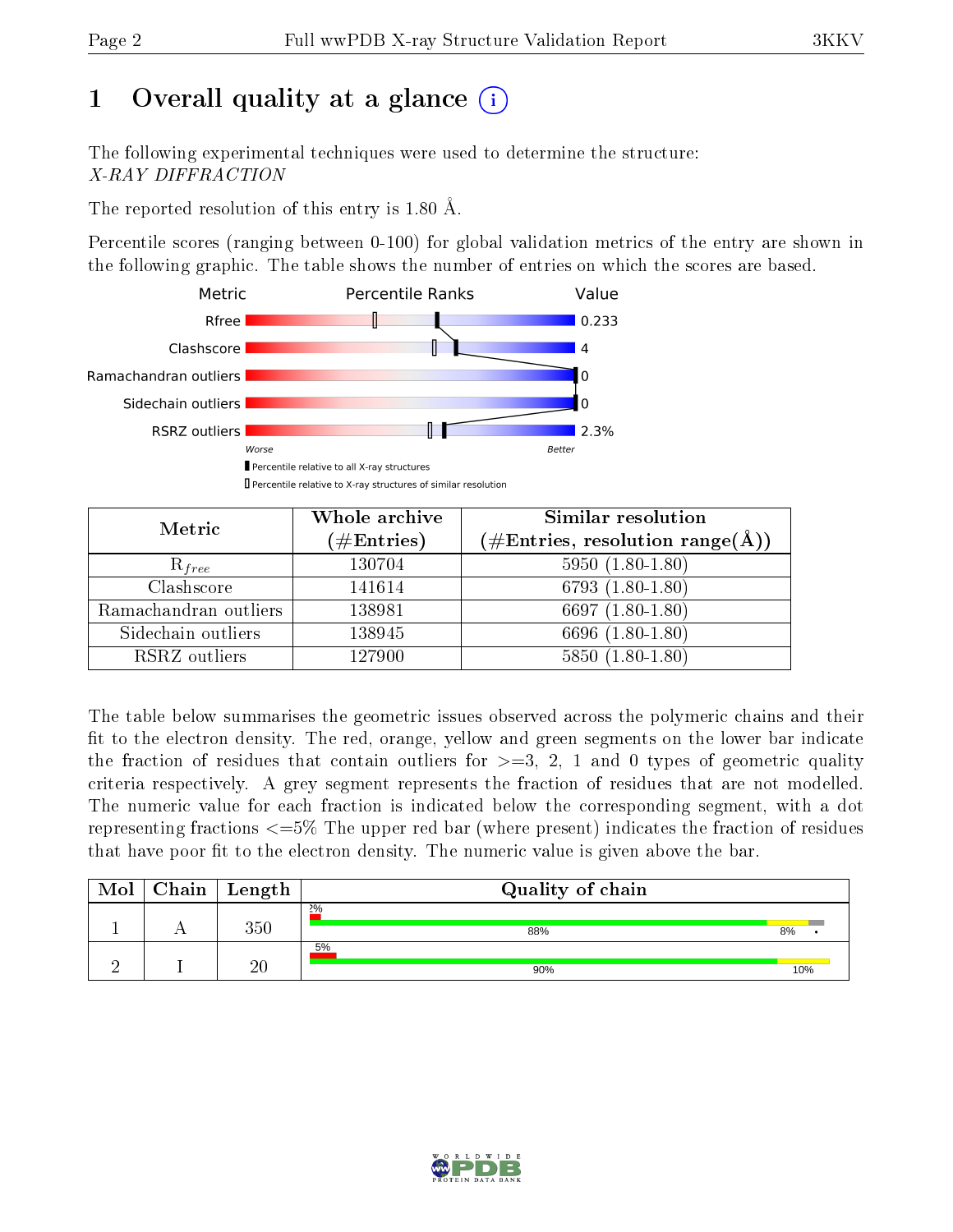# 2 Entry composition  $\left( \cdot \right)$

There are 4 unique types of molecules in this entry. The entry contains 3242 atoms, of which 0 are hydrogens and 0 are deuteriums.

In the tables below, the ZeroOcc column contains the number of atoms modelled with zero occupancy, the AltConf column contains the number of residues with at least one atom in alternate conformation and the Trace column contains the number of residues modelled with at most 2 atoms.

• Molecule 1 is a protein called cAMP-dependent protein kinase catalytic subunit alpha.

| Mol | $\Delta$ hain | Residues | $\rm{Atoms}$           |      |     |     |  | $\text{ZeroOcc} \mid \text{AltConf} \mid$ | Trace |  |
|-----|---------------|----------|------------------------|------|-----|-----|--|-------------------------------------------|-------|--|
|     |               | 338      | $_{\rm Total}$<br>2799 | 1811 | 468 | 508 |  |                                           |       |  |

Molecule 2 is a protein called PKI kinase inhibitor.

| Mol | $\mid$ Chain $\mid$ Residues | Atoms   |  |          |  | ZeroOcc   AltConf   Trace |  |
|-----|------------------------------|---------|--|----------|--|---------------------------|--|
|     | 20                           | Total C |  | 94 32 31 |  |                           |  |

 Molecule 3 is (2S)-1-{[6-furan-3-yl-5-(3-methyl-2H-indazol-5-yl)pyridin-3-yl]oxy}-3-(1H-ind ol-3-yl)propan-2-amine (three-letter code: B99) (formula:  $C_{28}H_{25}N_5O_2$ ).



|  | $\text{Mol}$   Chain   Residues $\textsuperscript{!}$ | Atoms     |    | $\rm ZeroOcc \mid AltConf$ |  |  |  |
|--|-------------------------------------------------------|-----------|----|----------------------------|--|--|--|
|  |                                                       | Total C N | 28 |                            |  |  |  |

• Molecule 4 is water.

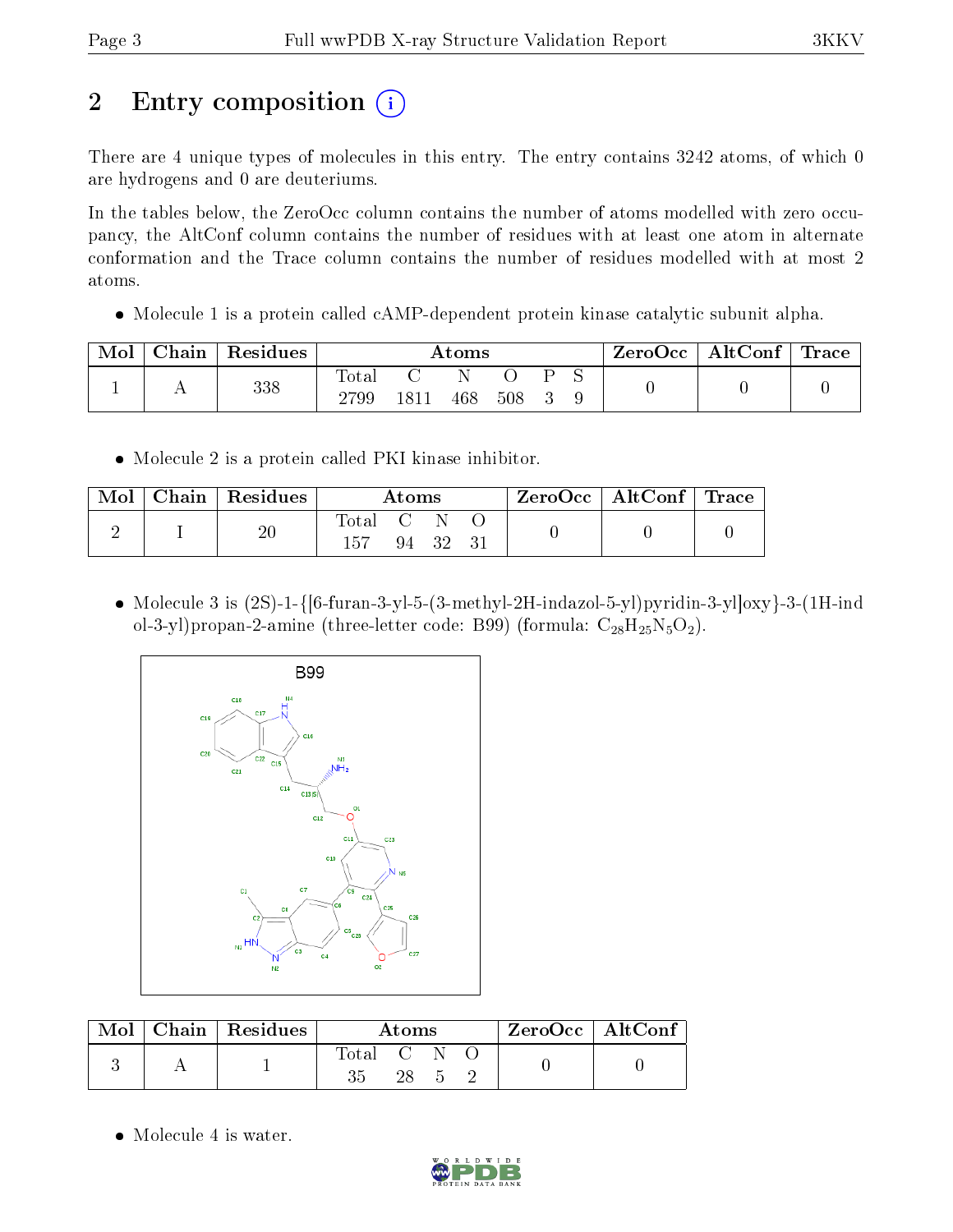|  | Mol   Chain   Residues | Atoms               | ZeroOcc   AltConf |
|--|------------------------|---------------------|-------------------|
|  | 227                    | Total<br>227<br>227 |                   |
|  | 24                     | Total<br>9.4<br>94  |                   |

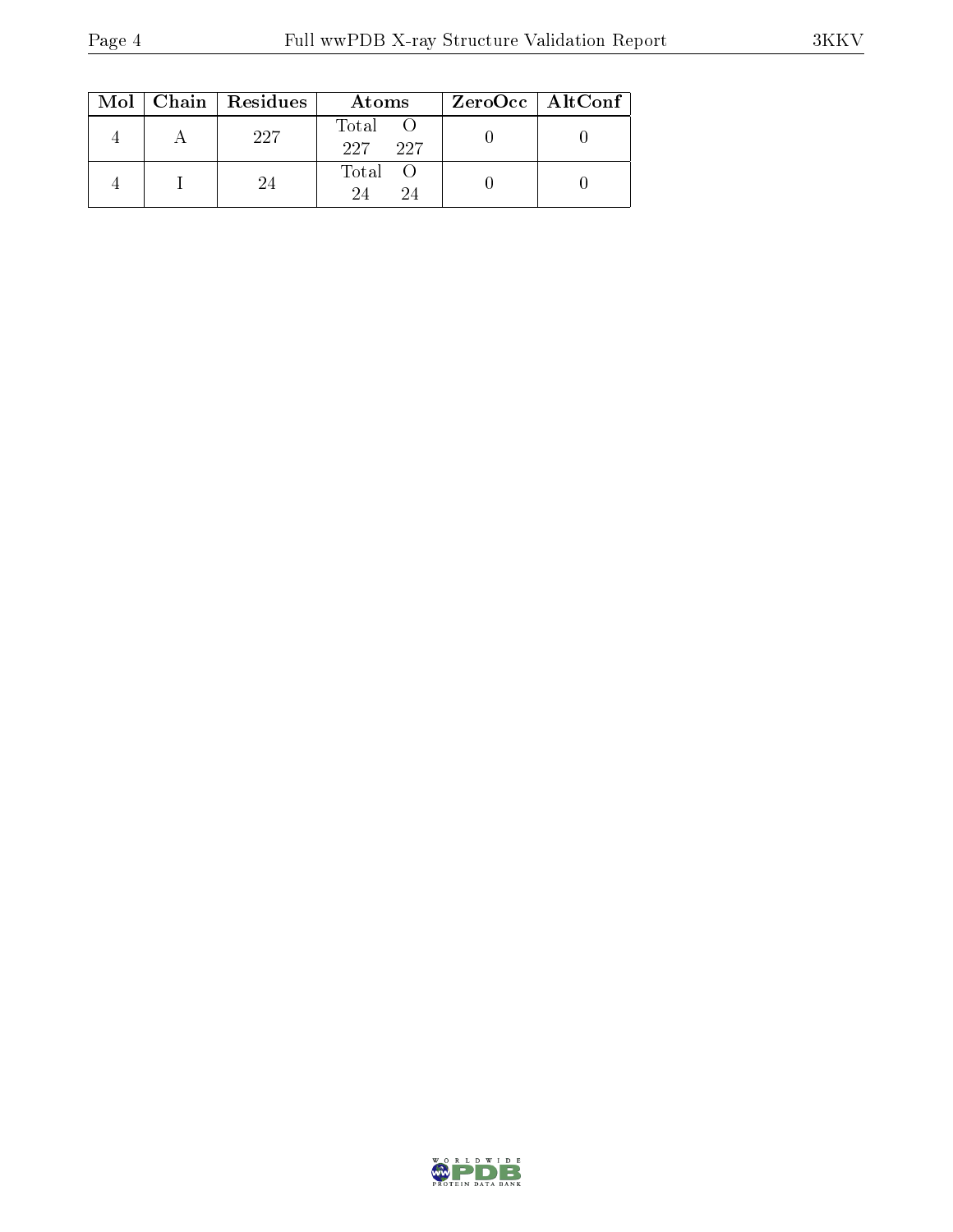# 3 Residue-property plots  $(i)$

These plots are drawn for all protein, RNA and DNA chains in the entry. The first graphic for a chain summarises the proportions of the various outlier classes displayed in the second graphic. The second graphic shows the sequence view annotated by issues in geometry and electron density. Residues are color-coded according to the number of geometric quality criteria for which they contain at least one outlier: green  $= 0$ , yellow  $= 1$ , orange  $= 2$  and red  $= 3$  or more. A red dot above a residue indicates a poor fit to the electron density (RSRZ  $> 2$ ). Stretches of 2 or more consecutive residues without any outlier are shown as a green connector. Residues present in the sample, but not in the model, are shown in grey.

• Molecule 1: cAMP-dependent protein kinase catalytic subunit alpha



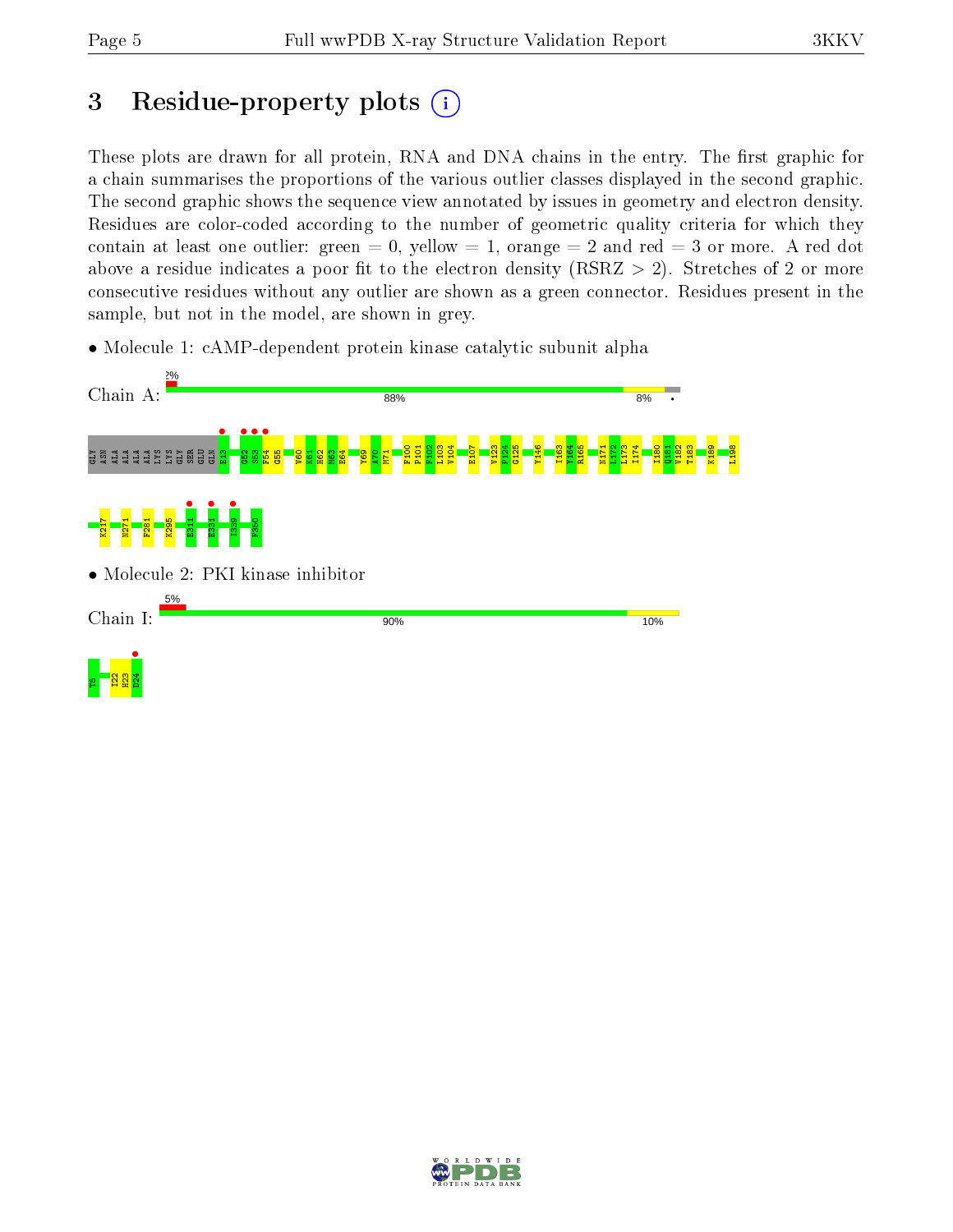# 4 Data and refinement statistics  $(i)$

| Property                                                             | Value                                                    | Source     |
|----------------------------------------------------------------------|----------------------------------------------------------|------------|
| Space group                                                          | P 21 21 21                                               | Depositor  |
| Cell constants                                                       | $76.00\text{\AA}$<br>72.41Å<br>$80.39\text{\AA}$         |            |
| a, b, c, $\alpha$ , $\beta$ , $\gamma$                               | $90.00^\circ$<br>$90.00^\circ$<br>$90.00^\circ$          | Depositor  |
| Resolution $(A)$                                                     | 36.21<br>$-1.80$                                         | Depositor  |
|                                                                      | 36.21<br>$-1.80$                                         | <b>EDS</b> |
| % Data completeness                                                  | 99.9 (36.21-1.80)                                        | Depositor  |
| (in resolution range)                                                | $99.9(36.21-1.80)$                                       | <b>EDS</b> |
| $R_{merge}$                                                          | (Not available)                                          | Depositor  |
| $\mathrm{R}_{sym}$                                                   | (Not available)                                          | Depositor  |
| $\langle I/\sigma(I) \rangle^{-1}$                                   | $\overline{3.33}$ (at 1.81Å)                             | Xtriage    |
| Refinement program                                                   | PHENIX (phenix.refine: 1.5 2)                            | Depositor  |
|                                                                      | 0.225<br>$\overline{0.202}$ ,                            | Depositor  |
| $R, R_{free}$                                                        | 0.208<br>0.233<br>$\mathbf{A}$                           | DCC        |
| $R_{free}$ test set                                                  | 2108 reflections $(5.05\%)$                              | wwPDB-VP   |
| Wilson B-factor $(A^2)$                                              | 25.6                                                     | Xtriage    |
| Anisotropy                                                           | 0.379                                                    | Xtriage    |
| Bulk solvent $k_{sol}(e/\mathring{A}^3)$ , $B_{sol}(\mathring{A}^2)$ | 0.31, 41.6                                               | <b>EDS</b> |
| $L$ -test for twinning <sup>2</sup>                                  | $\langle  L  \rangle = 0.50, \langle L^2 \rangle = 0.33$ | Xtriage    |
| Estimated twinning fraction                                          | $0.013$ for k,h,-l                                       | Xtriage    |
| $F_o, F_c$ correlation                                               | 0.95                                                     | <b>EDS</b> |
| Total number of atoms                                                | 3242                                                     | wwPDB-VP   |
| Average B, all atoms $(A^2)$                                         | 32.0                                                     | wwPDB-VP   |

Xtriage's analysis on translational NCS is as follows: The largest off-origin peak in the Patterson function is  $5.09\%$  of the height of the origin peak. No significant pseudotranslation is detected.

<sup>&</sup>lt;sup>2</sup>Theoretical values of  $\langle |L| \rangle$ ,  $\langle L^2 \rangle$  for acentric reflections are 0.5, 0.333 respectively for untwinned datasets, and 0.375, 0.2 for perfectly twinned datasets.



<span id="page-5-1"></span><span id="page-5-0"></span><sup>1</sup> Intensities estimated from amplitudes.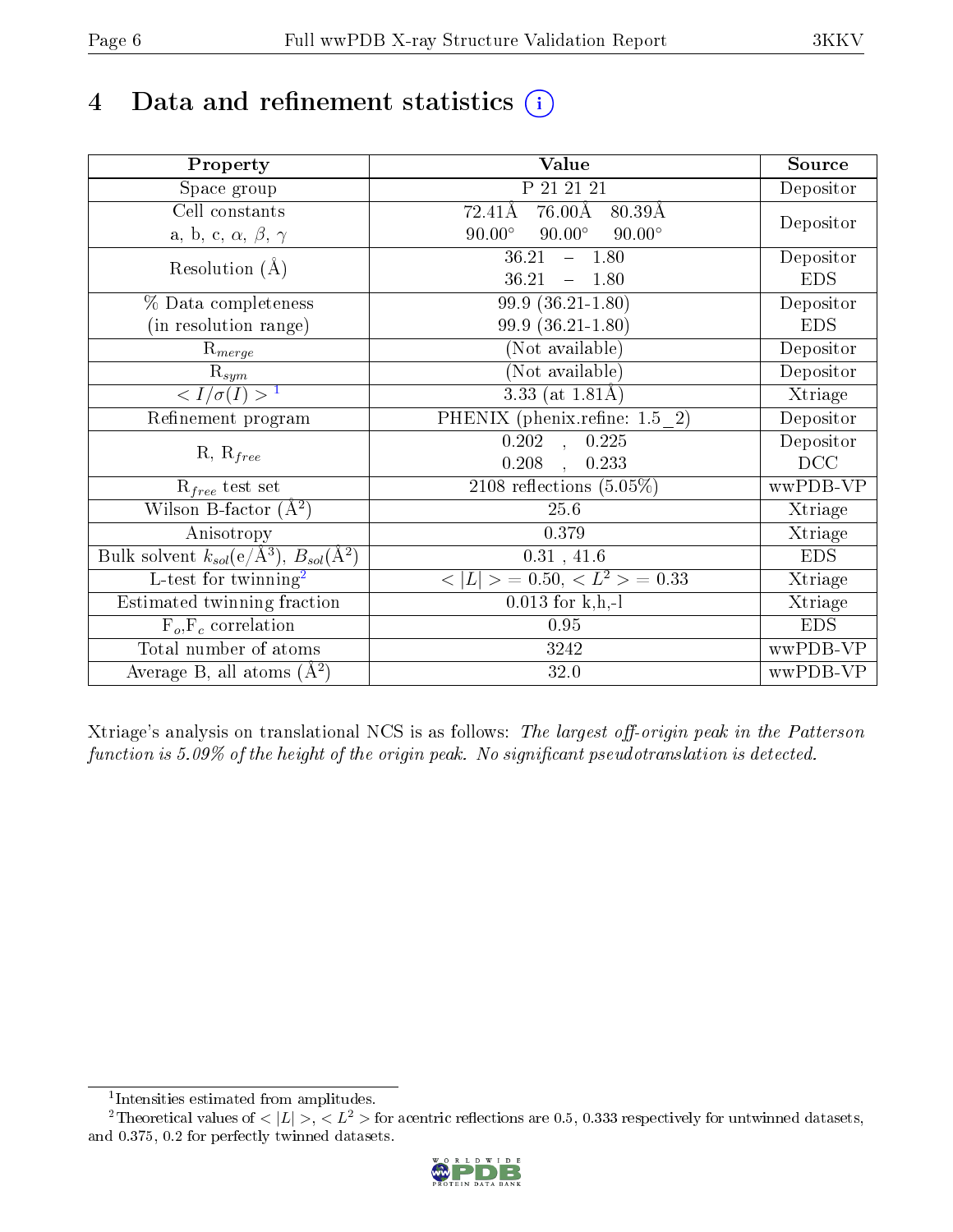# 5 Model quality  $(i)$

## 5.1 Standard geometry  $(i)$

Bond lengths and bond angles in the following residue types are not validated in this section: TPO, B99, SEP

The Z score for a bond length (or angle) is the number of standard deviations the observed value is removed from the expected value. A bond length (or angle) with  $|Z| > 5$  is considered an outlier worth inspection. RMSZ is the root-mean-square of all Z scores of the bond lengths (or angles).

| Mol | Chain |      | Bond lengths | Bond angles |          |  |
|-----|-------|------|--------------|-------------|----------|--|
|     |       | RMSZ | $\# Z  > 5$  | RMSZ        | # Z  > 5 |  |
|     |       | 0.21 | 0/2838       | 0.34        | 0/3821   |  |
| 9   |       | 0.20 | 0/159        | 0.35        | 0/212    |  |
| ΔH  | ΑH    | 0.21 | '2997        | 0.34        | 4033     |  |

There are no bond length outliers.

There are no bond angle outliers.

There are no chirality outliers.

There are no planarity outliers.

### $5.2$  Too-close contacts  $(i)$

In the following table, the Non-H and H(model) columns list the number of non-hydrogen atoms and hydrogen atoms in the chain respectively. The H(added) column lists the number of hydrogen atoms added and optimized by MolProbity. The Clashes column lists the number of clashes within the asymmetric unit, whereas Symm-Clashes lists symmetry related clashes.

|  |      |      |    | Mol   Chain   Non-H   H(model)   H(added)   Clashes   Symm-Clashes |
|--|------|------|----|--------------------------------------------------------------------|
|  | 2799 | 2771 | 2. |                                                                    |
|  | 157  | 146  |    |                                                                    |
|  | 35   | 25   |    |                                                                    |
|  | 227  |      |    |                                                                    |
|  | 24   |      |    |                                                                    |
|  | 3242 | 2942 | 25 |                                                                    |

The all-atom clashscore is defined as the number of clashes found per 1000 atoms (including hydrogen atoms). The all-atom clashscore for this structure is 4.

All (25) close contacts within the same asymmetric unit are listed below, sorted by their clash magnitude.

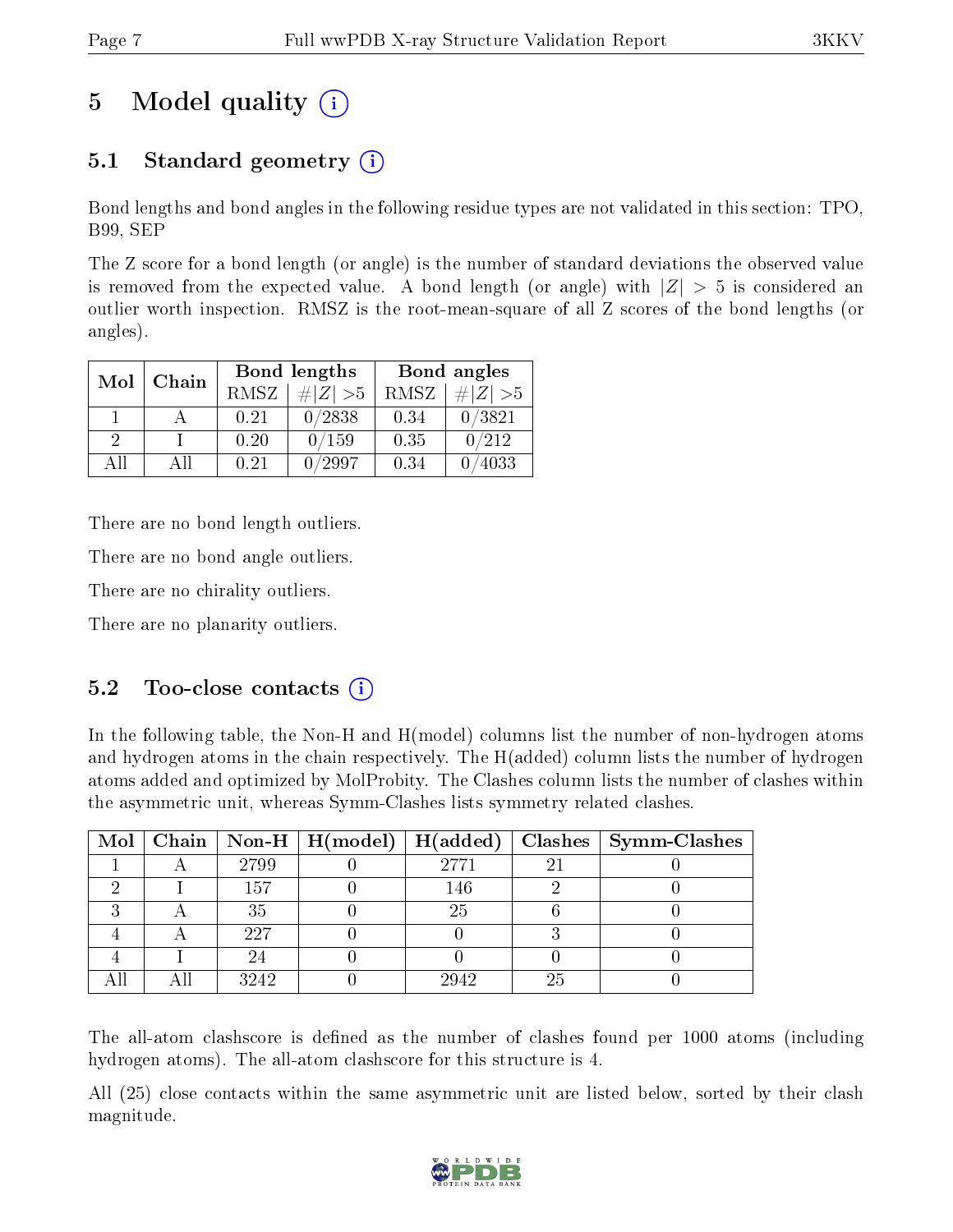|                                       | Atom-2                       | Interatomic       | Clash           |
|---------------------------------------|------------------------------|-------------------|-----------------|
| $\boldsymbol{\mathrm{Atom}\text{-}1}$ |                              | distance $(\AA)$  | overlap $(\AA)$ |
| 3:A:351:B99:H13                       | 4:A:468:HOH:O                | 1.78              | 0.82            |
| 1:A:163:ILE:HG12                      | 1: A:217: LYS: HG2           | 1.69              | 0.75            |
| 1: A:62: HIS: CE1                     | 1: A:64: GLU:HB2             | 2.29              | 0.67            |
| 1:A:146:TYR:HB3                       | 1: A: 180: ILE: HD11         | 1.84              | 0.58            |
| 1: A: 104: VAL: HG11                  | 3:A:351:B99:H4               | 1.84              | $0.58\,$        |
| $3: A: 351: \overline{B99: N3}$       | 3:A:351:B99:C16              | 2.71              | 0.53            |
| 1: A:125: GLY:HA3                     | 1:A:174:ILE:O                | 2.11              | 0.50            |
| 1: A: 189: LYS: HE3                   | 4: A: 555: HOH: O            | 2.10              | 0.50            |
| 1: A:60: VAL: HG11                    | 1: A:71: MET:HE2             | 1.94              | 0.48            |
| 1:A:54:PHE:O                          | 1: A:54:PHE:CG               | $\overline{2.66}$ | 0.47            |
| 1:A:55:GLY:H                          | $3:\overline{A:351:}B99:H19$ | 1.78              | 0.47            |
| 1:A:123:VAL:HB                        | 1:A:173:LEU:HD13             | 1.96              | 0.47            |
| 1: A:69:TYR:CE1                       | 1:A:107:GLU:HG3              | 2.50              | 0.46            |
| 1: A:271: ASN:HB3                     | 1: A:281:PHE:CD1             | 2.53              | 0.44            |
| $1:A:163:I\overline{\text{LE:HG22}}$  | 1:A:165:ARG:HG3              | 1.99              | 0.44            |
| 1:A:54:PHE:HA                         | 1: A: 55: GLY: HA2           | 1.52              | 0.44            |
| 1: A: 171: ASN: OD1                   | 3:A:351:B99:N3               | 2.51              | 0.44            |
| 1: A: 104: VAL: HG21                  | 1:A:183:THR:HG22             | 1.99              | 0.44            |
| 1:A:198:LEU:O                         | 2:1:23:HIS:HA                | 2.18              | 0.43            |
| 3:A:351:B99:C5                        | 3: A:351:B99:C25             | 2.95              | 0.43            |
| 1:A:146:TYR:CB                        | 1:A:180:ILE:HD11             | 2.49              | 0.42            |
| 1: A:295: LYS: HG3                    | 4:A:552:HOH:O                | 2.21              | 0.41            |
| 1: A:100: PHE:CG                      | 1:A:101:PRO:HD2              | 2.55              | 0.41            |
| 1:A:103:LEU:HD23                      | 1:A:182:VAL:HB               | 2.02              | 0.40            |
| 2:I:22:ILE:HD12                       | 2:1:22:1LE:C                 | 2.41              | 0.40            |

There are no symmetry-related clashes.

## 5.3 Torsion angles (i)

#### 5.3.1 Protein backbone (i)

In the following table, the Percentiles column shows the percent Ramachandran outliers of the chain as a percentile score with respect to all X-ray entries followed by that with respect to entries of similar resolution.

The Analysed column shows the number of residues for which the backbone conformation was analysed, and the total number of residues.

| Mol   Chain | Analysed                                 | $\mid$ Favoured $\mid$ Allowed $\mid$ Outliers $\mid$ Percentiles |  |                                                            |  |
|-------------|------------------------------------------|-------------------------------------------------------------------|--|------------------------------------------------------------|--|
|             | $333/350$ (95\%)   321 (96\%)   12 (4\%) |                                                                   |  | $\begin{array}{ c c c c }\n\hline\n100 & 100\n\end{array}$ |  |

Continued on next page...

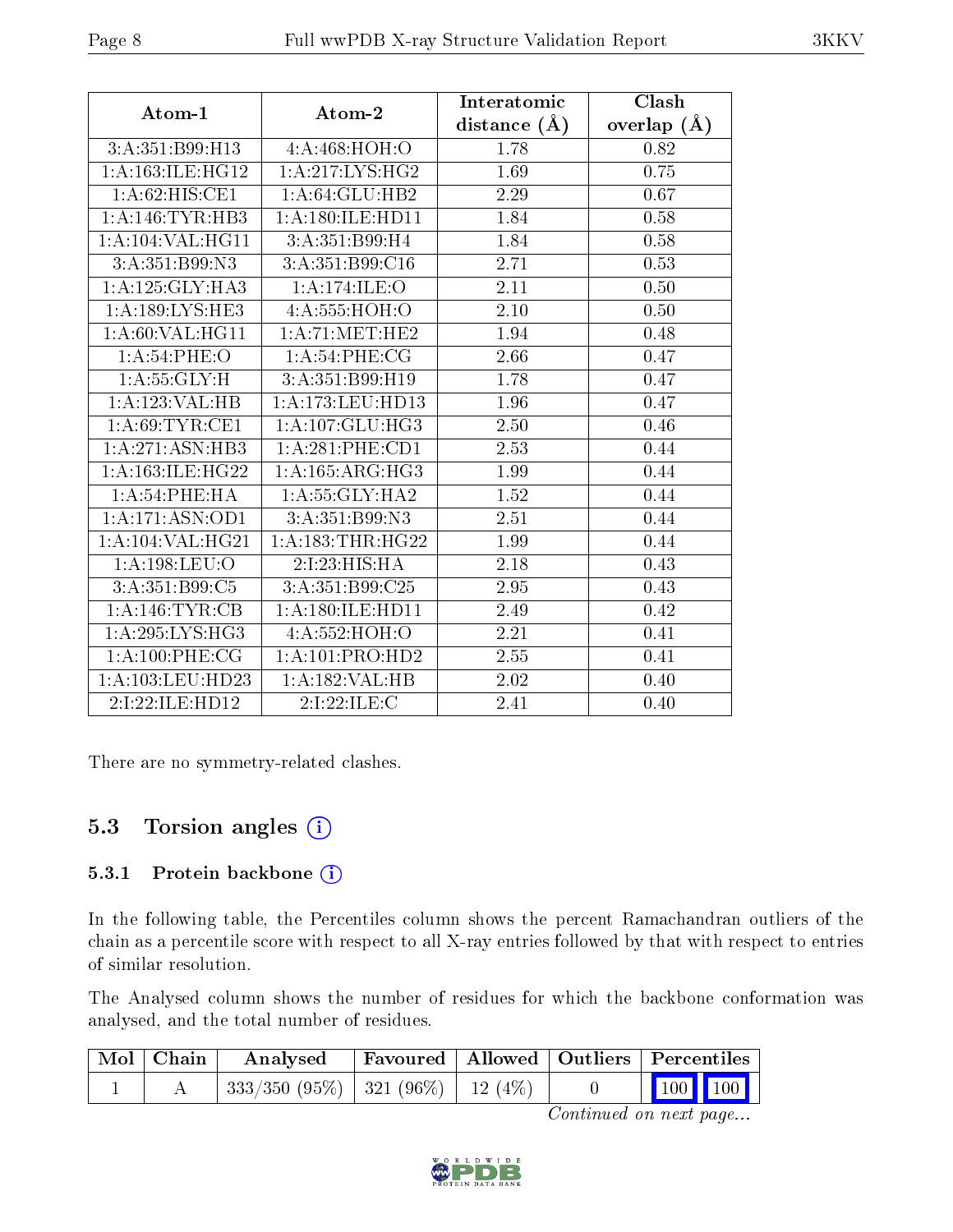|     | $\text{Mol} \mid \text{Chain} \mid$ | Analysed                                 |  | Favoured   Allowed   Outliers   Percentiles |
|-----|-------------------------------------|------------------------------------------|--|---------------------------------------------|
|     |                                     | $18/20$ (90%)   18 (100%)                |  | $\boxed{100}$ $\boxed{100}$                 |
| All | All                                 | $351/370$ (95\%)   339 (97\%)   12 (3\%) |  | $\mid$ 100 $\mid$ 100 $\mid$                |

Continued from previous page...

There are no Ramachandran outliers to report.

#### $5.3.2$  Protein sidechains  $(i)$

In the following table, the Percentiles column shows the percent sidechain outliers of the chain as a percentile score with respect to all X-ray entries followed by that with respect to entries of similar resolution.

The Analysed column shows the number of residues for which the sidechain conformation was analysed, and the total number of residues.

| Mol | Chain | Analysed        | Rotameric     | Outliers | Percentiles         |              |
|-----|-------|-----------------|---------------|----------|---------------------|--------------|
|     |       | $296/302(98\%)$ | 296 $(100\%)$ |          | $\vert$ 100 $\vert$ | $\sqrt{100}$ |
|     |       | $15/15$ (100\%) | $15(100\%)$   |          |                     | 100          |
| All | All   | $311/317(98\%)$ | $311(100\%)$  |          |                     |              |

There are no protein residues with a non-rotameric sidechain to report.

Some sidechains can be flipped to improve hydrogen bonding and reduce clashes. All (1) such sidechains are listed below:

| Mol | Chain | $\,$ Res $\,$ | vpe |
|-----|-------|---------------|-----|
|     |       |               |     |

### 5.3.3 RNA  $(i)$

There are no RNA molecules in this entry.

## 5.4 Non-standard residues in protein, DNA, RNA chains  $(i)$

3 non-standard protein/DNA/RNA residues are modelled in this entry.

In the following table, the Counts columns list the number of bonds (or angles) for which Mogul statistics could be retrieved, the number of bonds (or angles) that are observed in the model and the number of bonds (or angles) that are defined in the Chemical Component Dictionary. The Link column lists molecule types, if any, to which the group is linked. The Z score for a bond length (or angle) is the number of standard deviations the observed value is removed from the

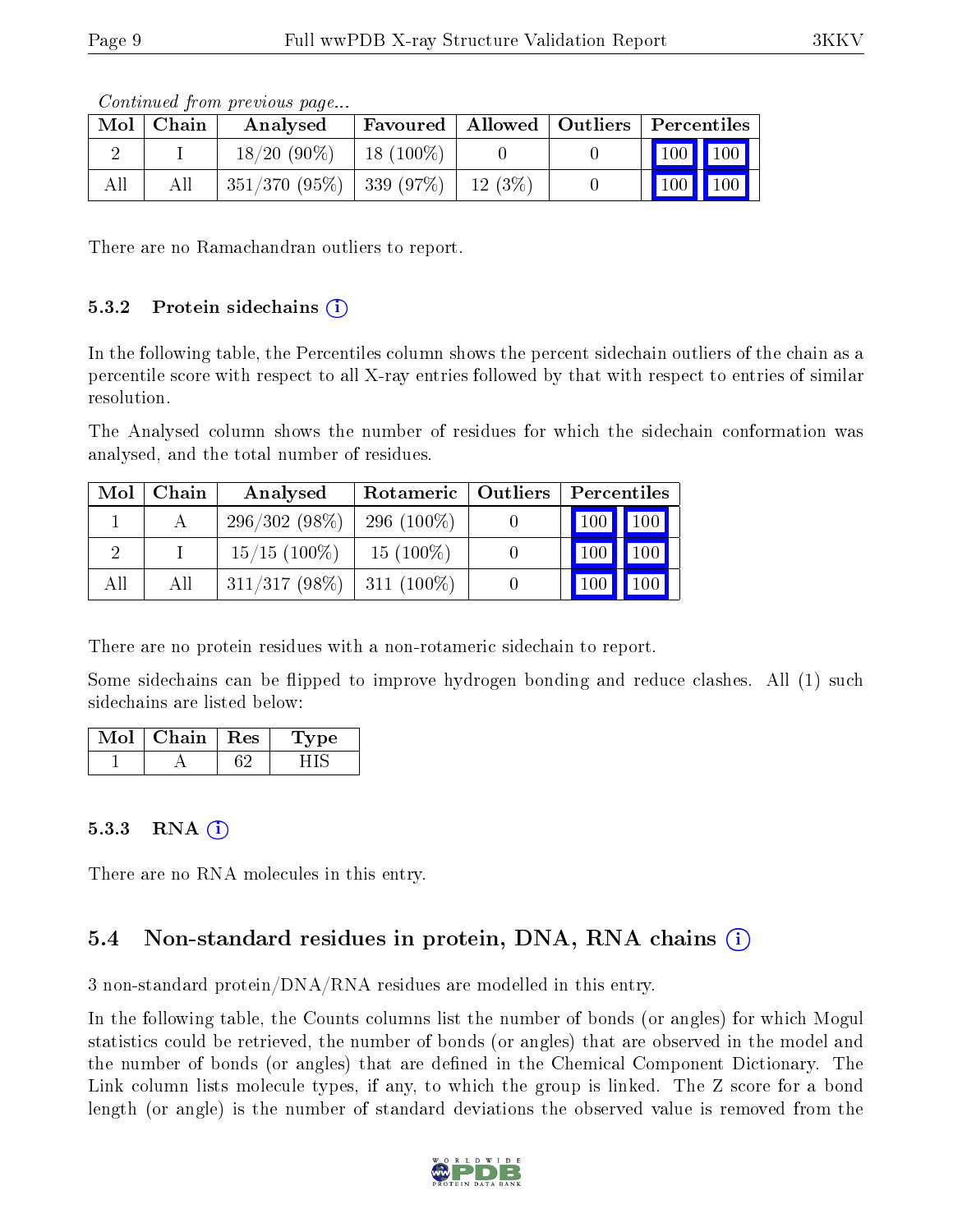| Mol<br>Chain<br>Type |            | $\operatorname{Res}$ | $\mathbf{Link}$ | Bond lengths |          |         | Bond angles |                        |          |
|----------------------|------------|----------------------|-----------------|--------------|----------|---------|-------------|------------------------|----------|
|                      |            |                      | Counts          | RMSZ         | #I       | Counts  | RMSZ        | H Z <br>2 <sup>1</sup> |          |
|                      | <b>TPO</b> | 197                  |                 | 8,10,11      | $1.03\,$ |         | 10, 14, 16  | 1.99                   | $10\%$   |
|                      | <b>SEP</b> | 139                  |                 | 8,9,10       | 1.55     | $12\%$  | 8,12,14     | 1.54                   | 2(25%)   |
|                      | <b>SEP</b> | 338                  |                 | 8,9,10       | $1.56\,$ | $12\%)$ | 8,12,14     | 1.66                   | (2 (25%) |

expected value. A bond length (or angle) with  $|Z| > 2$  is considered an outlier worth inspection. RMSZ is the root-mean-square of all Z scores of the bond lengths (or angles).

In the following table, the Chirals column lists the number of chiral outliers, the number of chiral centers analysed, the number of these observed in the model and the number defined in the Chemical Component Dictionary. Similar counts are reported in the Torsion and Rings columns. '-' means no outliers of that kind were identified.

| Mol |       |     | $\vert$ Type   Chain   Res   Link   Chirals | <b>Torsions</b> | $\vert$ Rings |
|-----|-------|-----|---------------------------------------------|-----------------|---------------|
|     | TPO   | 197 |                                             | 0/9/11/13       |               |
|     | SEP   | 139 |                                             | 0/5/8/10        |               |
|     | -SEP- | 338 |                                             | 2/5/8/10        |               |

All (2) bond length outliers are listed below:

| Mol |     |                      | Chain   $\text{Res}$   $\text{Type}$   Atoms | $\mathbf{Z}$ | Observed( $\AA$ )   Ideal( $\AA$ ) |       |
|-----|-----|----------------------|----------------------------------------------|--------------|------------------------------------|-------|
|     | 338 | SEP                  | $P-O1P$   3.41                               |              | $1.6\degree$                       | . .50 |
|     | 139 | $\operatorname{SEP}$ | $P-O1P$                                      | 3.39         | $1.6^{\scriptscriptstyle\cdot}$    | 1.50  |

All (5) bond angle outliers are listed below:

| Mol | Chain | Res | Type       | Atoms      |         | Observed $(°)$ | $Ideal(^o)$ |
|-----|-------|-----|------------|------------|---------|----------------|-------------|
|     |       | 197 | <b>TPO</b> | P-OG1-CB   | $-5.72$ | 105.94         | 123.21      |
|     |       | 338 | SEP        | $OG-CB-CA$ | 3.27    | 111.33         | 108.14      |
|     |       | 139 | <b>SEP</b> | P-OG-CB    | $-2.86$ | 110.42         | 118.30      |
|     |       | 338 | <b>SEP</b> | P-OG-CB    | $-2.78$ | 110.65         | 118.30      |
|     |       | 139 | SEP        | OG-CB-CA   | 2.70    | 110.77         | 108.14      |

There are no chirality outliers.

All (2) torsion outliers are listed below:

| $\operatorname{Mol}$ . | $\mid$ Chain | $\operatorname{Res}$ | Type   | Atoms        |
|------------------------|--------------|----------------------|--------|--------------|
|                        |              | 338                  | SEP    | $CA-CB-OG-P$ |
|                        |              | 338                  | … ヒドトー | N-CA-CB-OG   |

There are no ring outliers.

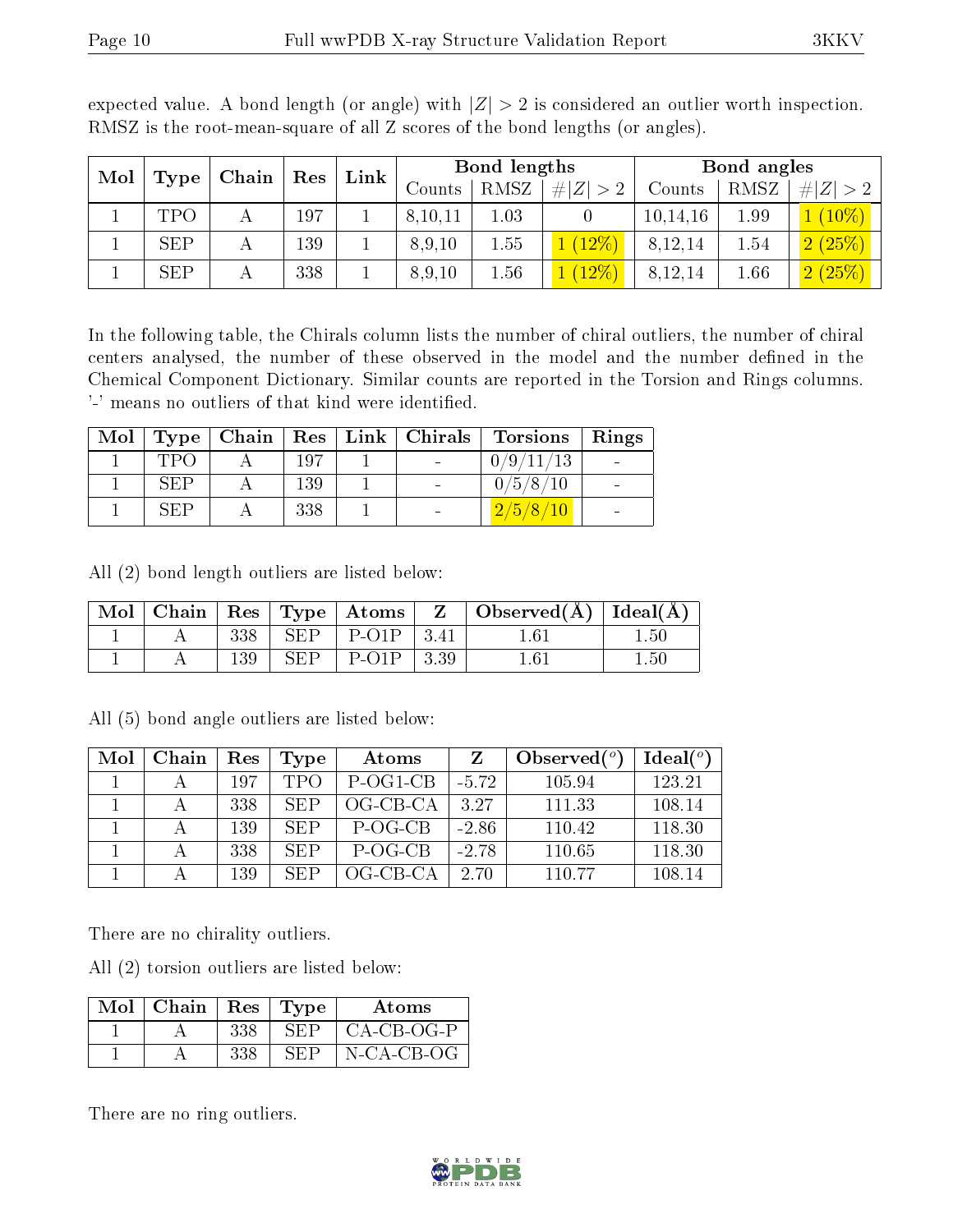No monomer is involved in short contacts.

#### 5.5 Carbohydrates (i)

There are no carbohydrates in this entry.

### 5.6 Ligand geometry (i)

1 ligand is modelled in this entry.

In the following table, the Counts columns list the number of bonds (or angles) for which Mogul statistics could be retrieved, the number of bonds (or angles) that are observed in the model and the number of bonds (or angles) that are dened in the Chemical Component Dictionary. The Link column lists molecule types, if any, to which the group is linked. The Z score for a bond length (or angle) is the number of standard deviations the observed value is removed from the expected value. A bond length (or angle) with  $|Z| > 2$  is considered an outlier worth inspection. RMSZ is the root-mean-square of all Z scores of the bond lengths (or angles).

| Mol | Type        | Chain | Res | Link           | Bond lengths |      |            | Bond angles   |      |         |  |
|-----|-------------|-------|-----|----------------|--------------|------|------------|---------------|------|---------|--|
|     |             |       |     |                | Counts       | RMSZ | $\# Z $    | $\rm{Counts}$ | RMSZ | Z       |  |
|     | <b>B</b> 99 |       | 351 | $\blacksquare$ | 34,40,40     | 1.62 | $\sqrt{8}$ | 36,57,57      | 2.97 | 12(33%) |  |

In the following table, the Chirals column lists the number of chiral outliers, the number of chiral centers analysed, the number of these observed in the model and the number defined in the Chemical Component Dictionary. Similar counts are reported in the Torsion and Rings columns. '-' means no outliers of that kind were identified.

|             |     |        | Mol   Type   Chain   Res   Link   Chirals | <b>Torsions</b>        | Rings |
|-------------|-----|--------|-------------------------------------------|------------------------|-------|
| <b>B</b> 99 | 351 | $\sim$ | $\sim$                                    | $1/13/17/17$   0/6/6/6 |       |

All (8) bond length outliers are listed below:

| Mol | Chain | Res | Type        | Atoms       | Z       | Observed $(A)$ | Ideal(A) |
|-----|-------|-----|-------------|-------------|---------|----------------|----------|
| 3   | А     | 351 | <b>B</b> 99 | $C25-C24$   | $-4.72$ | 1.43           | 1.49     |
| 3   | А     | 351 | <b>B</b> 99 | $C1-C2$     | $-3.54$ | 1.47           | 1.50     |
| 3   | А     | 351 | <b>B</b> 99 | $C9$ - $C6$ | $-2.98$ | 1.44           | 1.49     |
| 3   | А     | 351 | <b>B</b> 99 | $C9-C24$    | $-2.86$ | 1.38           | 1.41     |
| 3   | А     | 351 | <b>B</b> 99 | C18-C17     | $-2.39$ | 1.37           | 1.41     |
| 3   | А     | 351 | <b>B</b> 99 | $C4-C3$     | $-2.25$ | 1.38           | 1.41     |
| 3   | А     | 351 | <b>B</b> 99 | $C2-N1$     | 2.13    | 1.36           | 1.34     |
| 3   |       | 351 | <b>B</b> 99 | $C7-C8$     | $-2.12$ | 1.37           | 1.42     |

All (12) bond angle outliers are listed below:

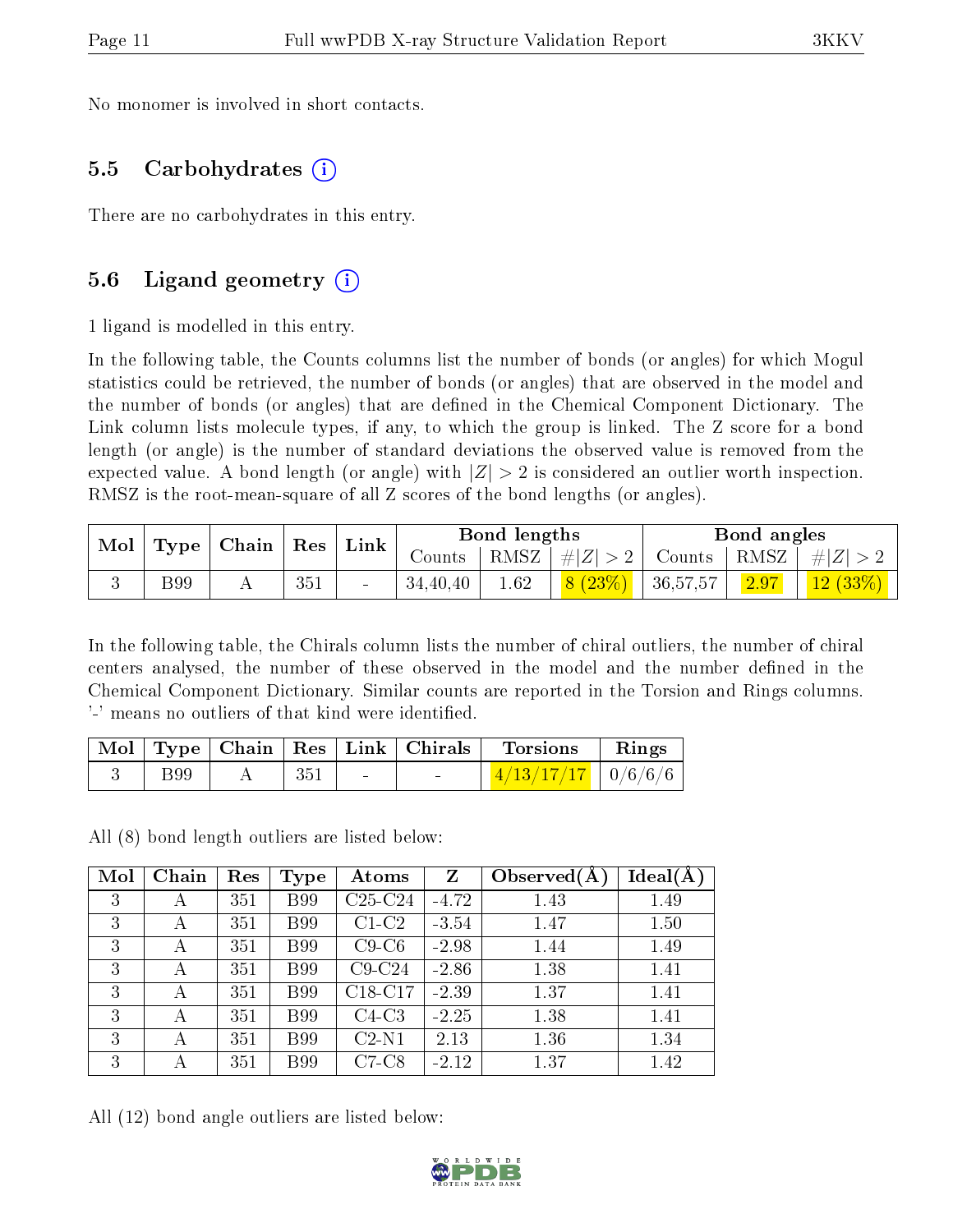|--|

| Mol | Chain | Res | Type        | Atoms                                            | Z       | Observed $(°)$ | $Ideal(^o)$ |
|-----|-------|-----|-------------|--------------------------------------------------|---------|----------------|-------------|
| 3   | А     | 351 | <b>B</b> 99 | $C7-C8-C3$                                       | 7.62    | 128.68         | 118.26      |
| 3   | А     | 351 | <b>B</b> 99 | $C5-C4-C3$                                       | $-7.58$ | 111.30         | 120.84      |
| 3   | А     | 351 | <b>B</b> 99 | C <sub>12</sub> -O <sub>1</sub> -C <sub>11</sub> | $-6.59$ | 103.94         | 117.93      |
| 3   | А     | 351 | <b>B</b> 99 | $C6-C7-C8$                                       | $-5.92$ | 109.33         | 122.30      |
| 3   | А     | 351 | <b>B</b> 99 | $C9-C24-N5$                                      | 4.66    | 125.87         | 122.02      |
| 3   | А     | 351 | <b>B</b> 99 | $C19-C18-C17$                                    | $-4.08$ | 114.21         | 120.08      |
| 3   | A     | 351 | <b>B</b> 99 | $C4-C5-C6$                                       | 3.68    | 126.97         | 121.00      |
| 3   | A     | 351 | <b>B99</b>  | $C20-C21-C22$                                    | $-3.44$ | 116.13         | 120.89      |
| 3   | А     | 351 | <b>B</b> 99 | $C5-C6-C7$                                       | 3.15    | 123.04         | 118.09      |
| 3   | А     | 351 | <b>B</b> 99 | $C9-C24-C25$                                     | $-3.15$ | 120.00         | 123.58      |
| 3   | А     | 351 | <b>B</b> 99 | $C6-C9-C24$                                      | $-2.44$ | 121.34         | 124.00      |
| 3   | А     | 351 | <b>B</b> 99 | C18-C17-C22                                      | 2.19    | 124.77         | 120.76      |

There are no chirality outliers.

All (4) torsion outliers are listed below:

| Mol           | Chain | Res | <b>Type</b> | Atoms                  |
|---------------|-------|-----|-------------|------------------------|
| $\mathcal{R}$ |       | 351 | <b>B</b> 99 | O1-C12-C13-N3          |
| $\mathcal{R}$ |       | 351 | <b>B</b> 99 | $O1 - C12 - C13 - C14$ |
| $\mathcal{S}$ |       | 351 | <b>B</b> 99 | $C10-C11-C1-C12$       |
| $\mathcal{R}$ |       | 351 | <b>B</b> 99 | $C23-C11-C1-C12$       |

There are no ring outliers.

1 monomer is involved in 6 short contacts:

|  |             | $\lceil$ Mol $\lceil$ Chain $\lceil$ Res $\lceil$ Type $\lceil$ Clashes $\lceil$ Symm-Clashes $\lceil$ |
|--|-------------|--------------------------------------------------------------------------------------------------------|
|  | $351$   B99 |                                                                                                        |

The following is a two-dimensional graphical depiction of Mogul quality analysis of bond lengths, bond angles, torsion angles, and ring geometry for all instances of the Ligand of Interest. In addition, ligands with molecular weight > 250 and outliers as shown on the validation Tables will also be included. For torsion angles, if less then 5% of the Mogul distribution of torsion angles is within 10 degrees of the torsion angle in question, then that torsion angle is considered an outlier. Any bond that is central to one or more torsion angles identified as an outlier by Mogul will be highlighted in the graph. For rings, the root-mean-square deviation (RMSD) between the ring in question and similar rings identified by Mogul is calculated over all ring torsion angles. If the average RMSD is greater than 60 degrees and the minimal RMSD between the ring in question and any Mogul-identified rings is also greater than 60 degrees, then that ring is considered an outlier. The outliers are highlighted in purple. The color gray indicates Mogul did not find sufficient equivalents in the CSD to analyse the geometry.

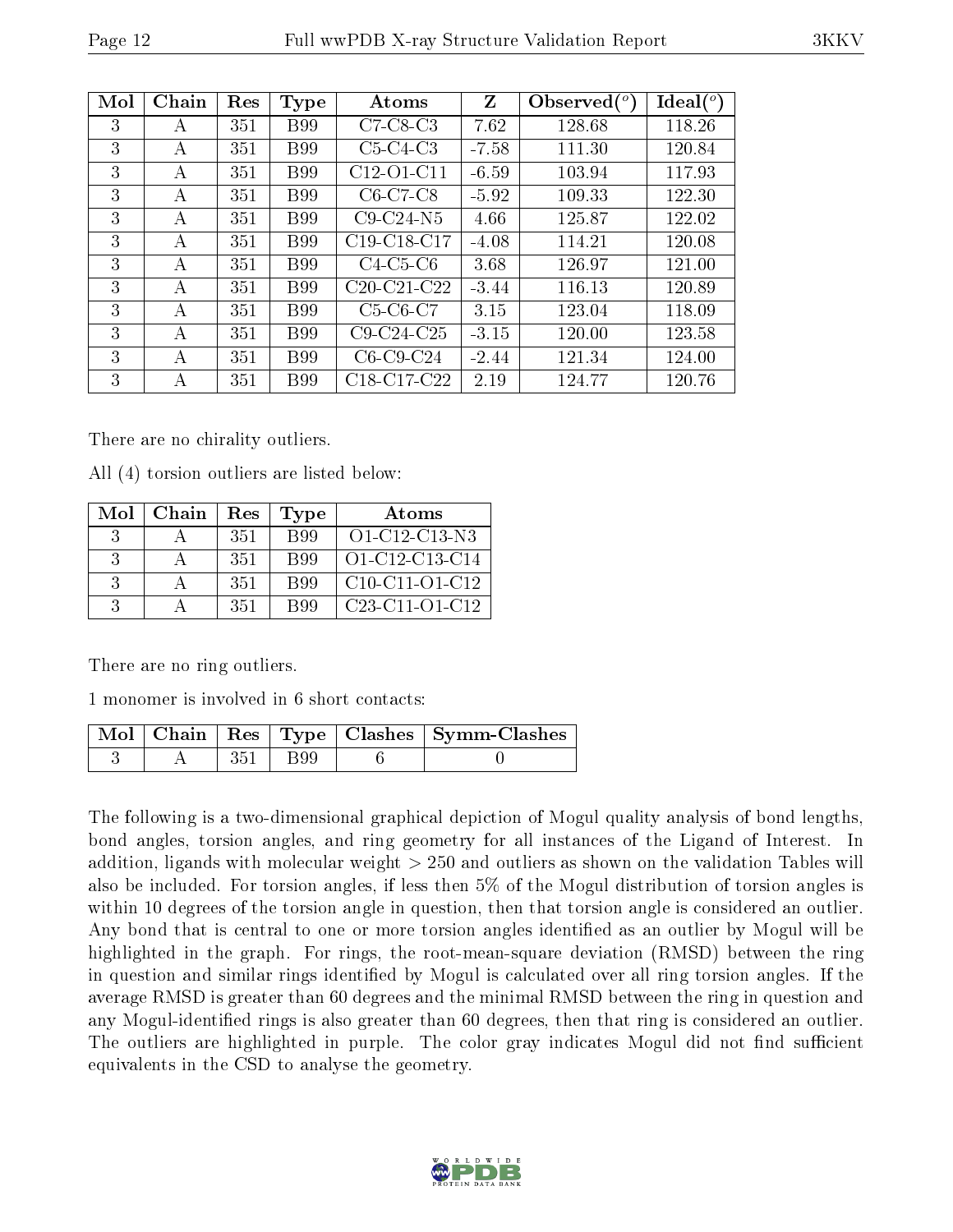

## 5.7 [O](https://www.wwpdb.org/validation/2017/XrayValidationReportHelp#nonstandard_residues_and_ligands)ther polymers (i)

There are no such residues in this entry.

## 5.8 Polymer linkage issues (i)

There are no chain breaks in this entry.

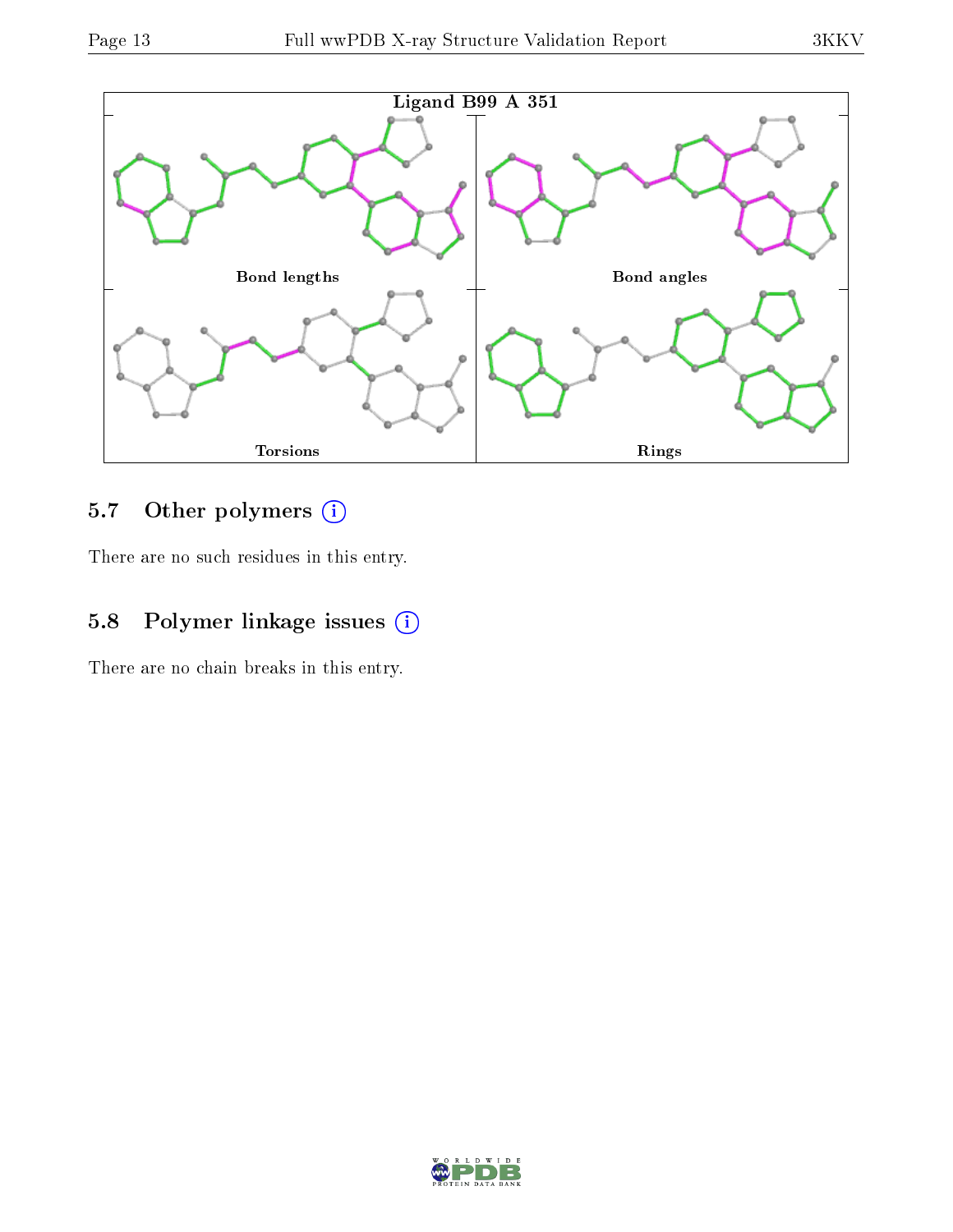## 6 Fit of model and data  $\left( \cdot \right)$

## 6.1 Protein, DNA and RNA chains (i)

In the following table, the column labelled  $#RSRZ>2'$  contains the number (and percentage) of RSRZ outliers, followed by percent RSRZ outliers for the chain as percentile scores relative to all X-ray entries and entries of similar resolution. The OWAB column contains the minimum, median,  $95<sup>th</sup>$  percentile and maximum values of the occupancy-weighted average B-factor per residue. The column labelled ' $Q< 0.9$ ' lists the number of (and percentage) of residues with an average occupancy less than 0.9.

| Mol | Chain | Analysed        | $<$ RSRZ $>$ | $\#\text{RSRZ}{>}2$ |    | $OWAB(A^2)$     | $\rm{Q}\textcolor{black}{<}0.9$ |
|-----|-------|-----------------|--------------|---------------------|----|-----------------|---------------------------------|
|     |       | $335/350(95\%)$ | 0.22         | $7(2\%)$ 63         | 59 | 17, 28, 61, 116 |                                 |
|     |       | $20/20$ (100\%) | $-0.10$      | $1(5\%)$ 28         | 23 | 18, 23, 60, 78  |                                 |
| All | All   | $355/370(95\%)$ | 0.20         | $8(2\%)$<br> 60     | 56 | 17, 28, 61, 116 |                                 |

All (8) RSRZ outliers are listed below:

| Mol            | Chain | Res | Type       | <b>RSRZ</b> |
|----------------|-------|-----|------------|-------------|
|                |       | 54  | PHE        | 7.0         |
| 1              |       | 13  | GLU        | 4.0         |
| $\mathbf{1}$   |       | 339 | ILE        | 3.4         |
| $\mathbf{1}$   | А     | 53  | <b>SER</b> | 3.4         |
| $\overline{2}$ |       | 24  | <b>ASP</b> | 3.3         |
| 1              |       | 331 | GLU        | 3.3         |
|                |       | 52  | <b>GLY</b> | 2.7         |
|                |       | 311 | GLU        | 2.0         |

### 6.2 Non-standard residues in protein, DNA, RNA chains (i)

In the following table, the Atoms column lists the number of modelled atoms in the group and the number defined in the chemical component dictionary. The B-factors column lists the minimum, median,  $95<sup>th</sup>$  percentile and maximum values of B factors of atoms in the group. The column labelled  $Q< 0.9$ ' lists the number of atoms with occupancy less than 0.9.

| Mol | Type       | Chain | $\operatorname{Res}$ | $\vert$ Atoms $\vert$ | $\mid$ RSCC $\mid$ |      | $RSR \mid$ B-factors $(A^2)$ | Q <sub>0.9</sub> |
|-----|------------|-------|----------------------|-----------------------|--------------------|------|------------------------------|------------------|
|     | SEP        |       | 139                  | 10/11                 | 0.94               | 0.10 | 21, 27, 42, 43               |                  |
|     | <b>SEP</b> |       | 338                  | $10\, / 11$           | 0.94               | 0.12 | 32,40,52,52                  |                  |
|     | <b>TPO</b> |       | $197\,$              | 11/12                 | 0.97               | 0.10 | 16, 17, 20, 24               |                  |